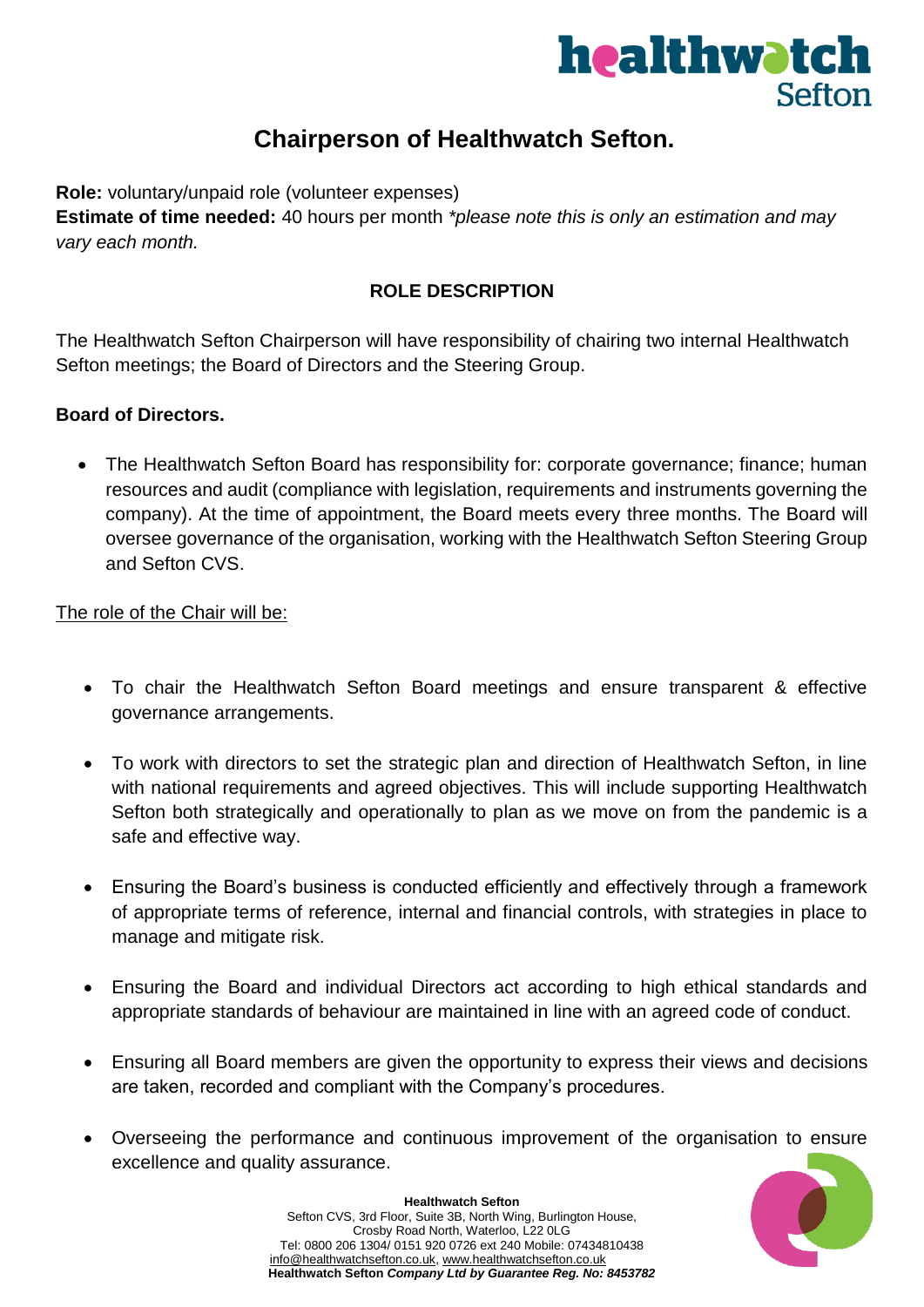- Overseeing the publishing of an Annual Report and Accounts each year, highlighting priorities and progress and key issues.
- To support the recruitment, selection & induction of Directors & any other appropriate appointments.

### **Healthwatch Sefton Steering group.**

Membership of the steering group is broadly representative of Healthwatch Sefton's geographical area (Locality representatives) and the community of Sefton through the networks supported via Sefton CVS and other networks across Sefton. At the time of appointment, the steering group meetings take place every month (excluding August and December).

#### The role of the Chair will be:

- To chair the Healthwatch Sefton Steering Group meetings which sets and authorises all operational activity and local direction.
- Ensuring clearly defined delegation of duties are in place that enables the work of Healthwatch to be carried on effectively between meetings of the Steering Group.
- Participating in other committees/groups as required.
- Ensuring all Steering Group members are given the opportunity to express their views and decisions that are taken are recorded and compliant with the Company's procedures.
- Supporting Healthwatch Sefton both strategically and operationally to plan as we move on from the pandemic is a safe and effective way.

#### **Maintaining good relationships.**

- Building and maintaining effective working relationships with the Healthwatch Sefton staff team\* and senior staff within other organisations. \*the staff team are seconded from Sefton CVS.
- Providing appropriate advice, support and challenge to the Healthwatch Manager.

#### **Ambassador for Healthwatch Sefton.**

• Be the Healthwatch Sefton representative on the Sefton Health and Wellbeing Board and undertake a proactive role in influencing policy, planning, commissioning and delivery of health and wellbeing services. (As a Member of the Health and Wellbeing Board, a statutory Committee of the Council, you will be required to comply with the rules and regulations which are enshrined in the legislation, and the regulations which relate to the Health and Wellbeing Board. At the point of recruitment this committee meets every three months.)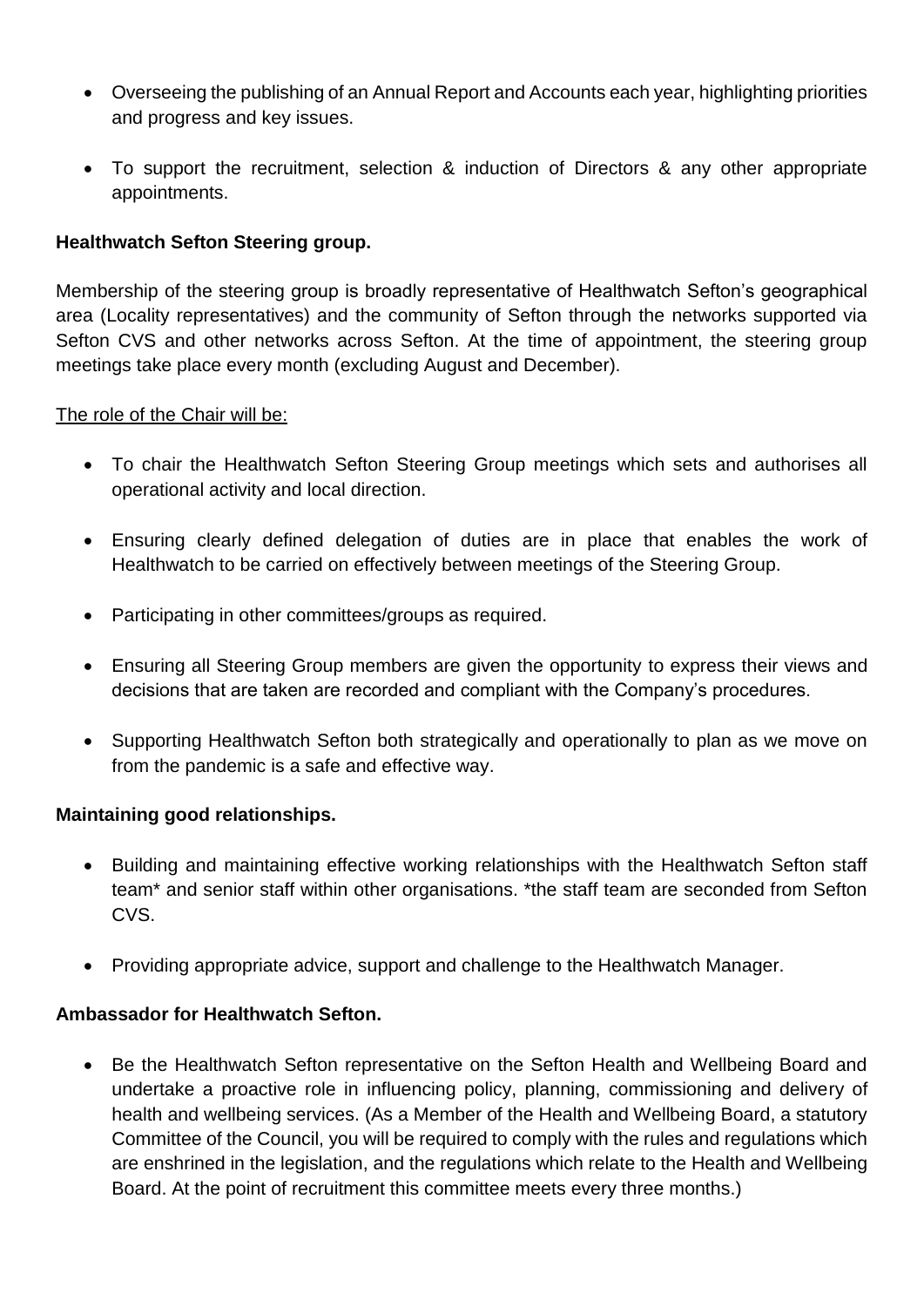- Build and maintain good relations with key stakeholders including: members of the public; patients; carers; local residents; Sefton Council; Healthwatch England; NHS England; The Care Quality Commission and other regulatory organisations; NHS & Council funded health & social care providers and commissioners.
- Act as an Ambassador and representative for the organisation, upholding the reputation and integrity of Healthwatch Sefton and its values.
- Network and promote the achievements, purposes and benefits of Healthwatch Sefton.
- Have a strong commitment to forming strategic partnerships and effective working relationships with other organisations.
- It is expected that the Chair (and all Board/Steering Group members) will uphold the Seven Principles of Public Life as defined by the Nolan Committee: -
	- 1. Selflessness
	- 2. Integrity
	- 3. Objectivity
	- 4. Accountability
	- 5. Openness
	- 6. Honesty
	- 7. Leadership.